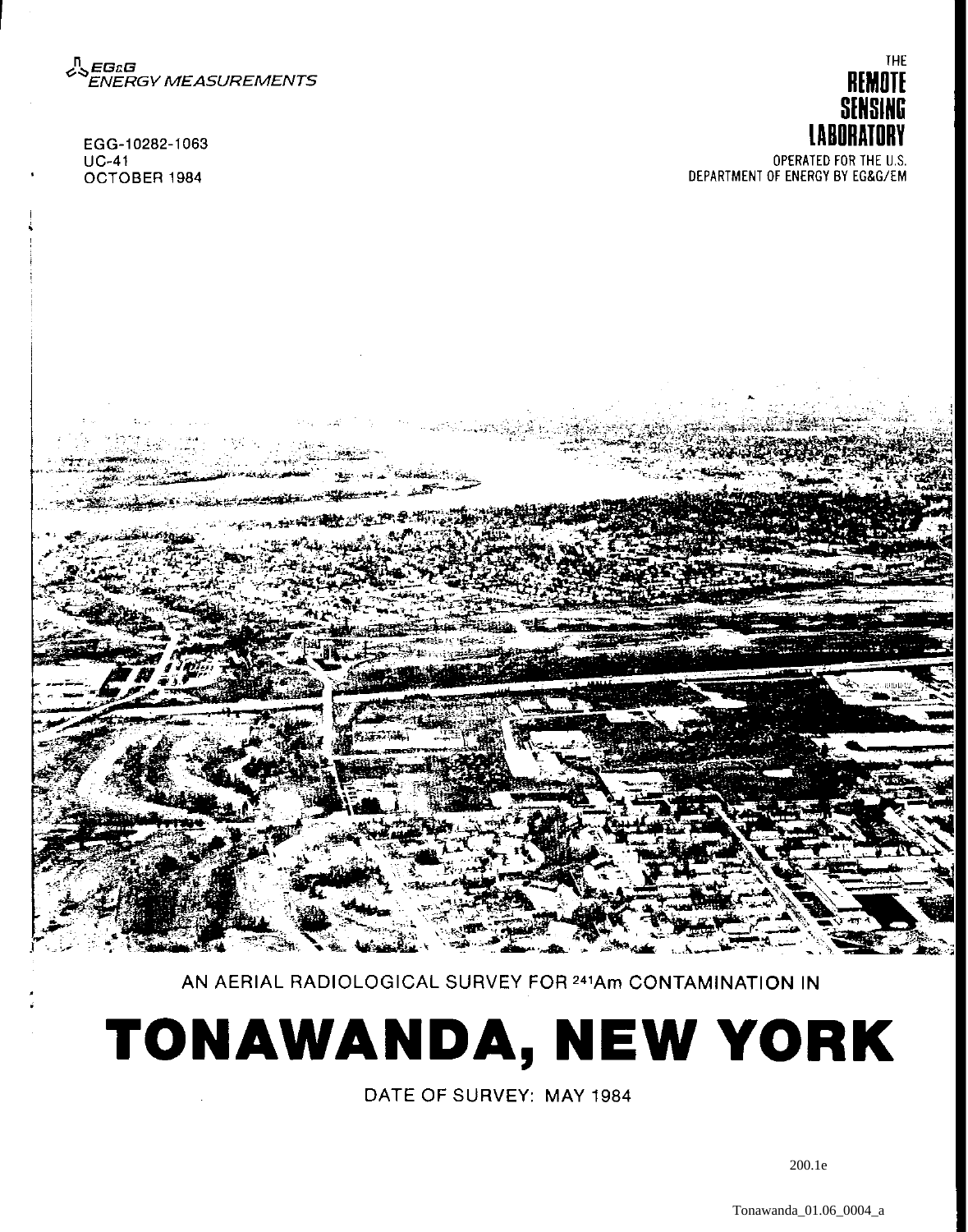

EGG-10282-1063 OCTOBER 1984

AN AERIAL RADIOLOGICAL SURVEY FOR 241Am CONTAMINATION IN

# **TONAWANDA, NEW YORK**

#### DATE OF SURVEY: MAY 1984



REVIEWED BY



This Document is UNCLASSIFIED

Classification Officer

This work was performed by EG&G/EM for the United States Department of Energy, Office of Nuclear Safety, under Contract Number DE-AC08-83NV10282.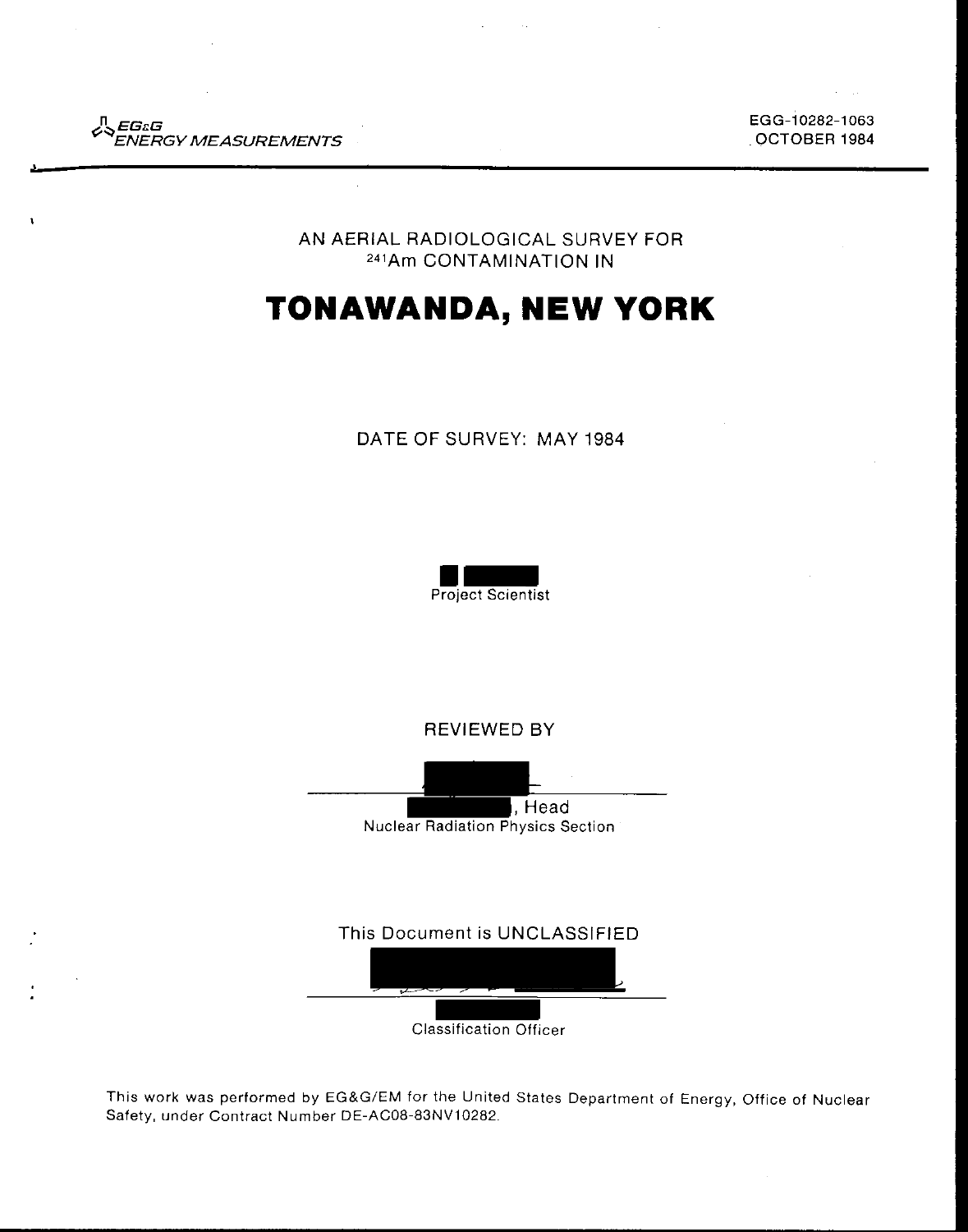#### **ABSTRACT**

An aerial survey for <sup>241</sup> Am contamination was conducted over a portion of Tonawanda, New York during the period 18 through 25 May 1984. The survey was conducted in three phases: (1) hovers, (2) a high altitude total gamma survey, and (3) a low altitude survey for <sup>241</sup>Am. No radiation anomalies associated with <sup>241</sup>Am were observed in the high altitude survey phase. However, two areas of 241 Am contamination were identified by the low altitude survey phase. Results of both aerial survey phases are presented on aerial photographs of the area.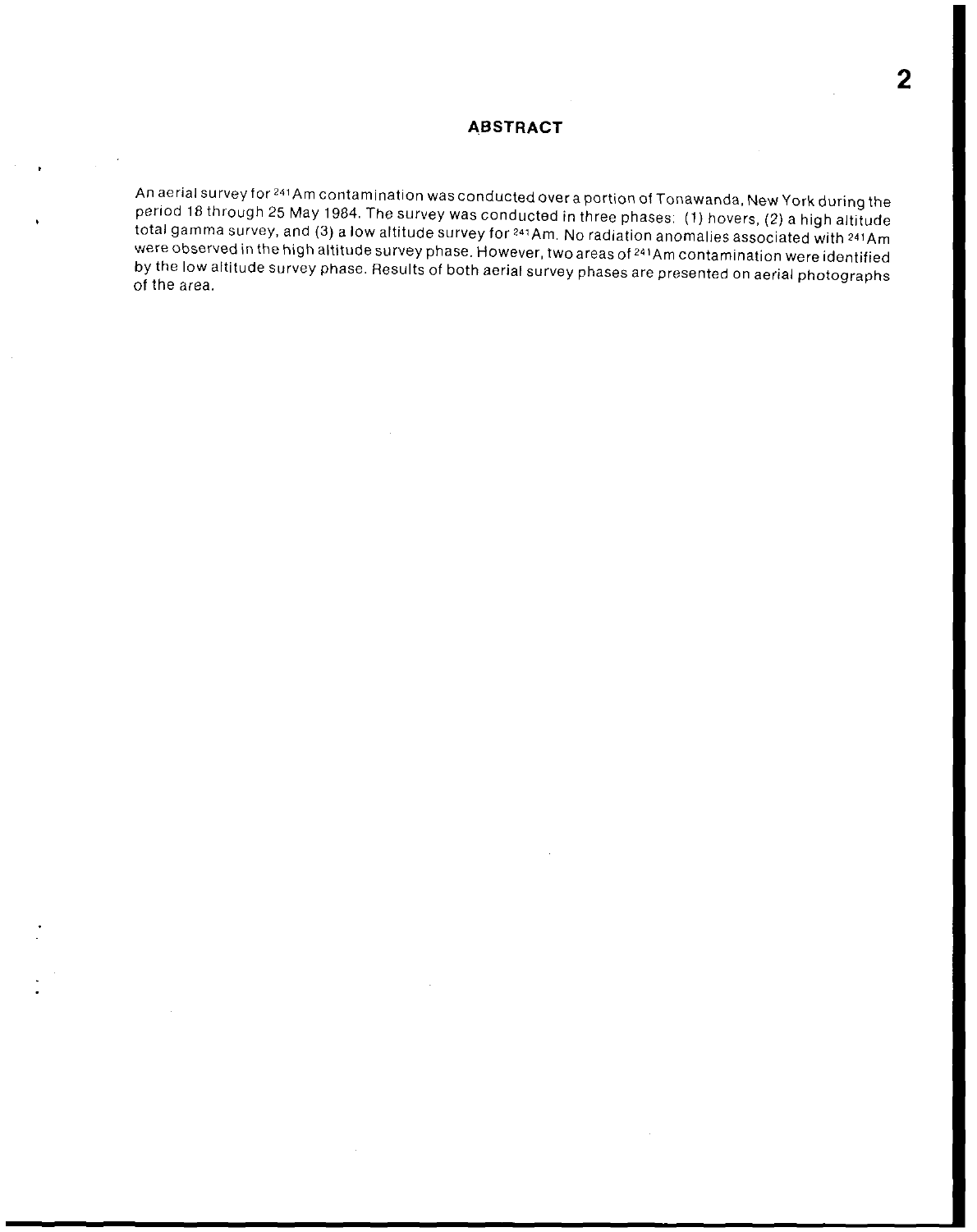## **CONTENTS**

### **Sections**

l.

| 2.0 Survey Area entertainmental contract the contract of the state of the state of the contract of the state of the state of the state of the state of the state of the state of the state of the state of the state of the st |  |
|--------------------------------------------------------------------------------------------------------------------------------------------------------------------------------------------------------------------------------|--|
|                                                                                                                                                                                                                                |  |
|                                                                                                                                                                                                                                |  |

## **Figures**

| Aerial Radiological Survey and <sup>241</sup> Am Search Results Superimposed on an<br>Aerial Photograph of Tonawanda, New York (Alberta, Alberta, Alberta, Alberta, Alberta, Alberta, Alberta, Alber | 5 |
|------------------------------------------------------------------------------------------------------------------------------------------------------------------------------------------------------|---|
| Close-up View of the Aerial Radiological Survey and Search Results in the                                                                                                                            |   |
|                                                                                                                                                                                                      |   |

 $\ddot{\phantom{0}}$ 

ł.

ŧ

禅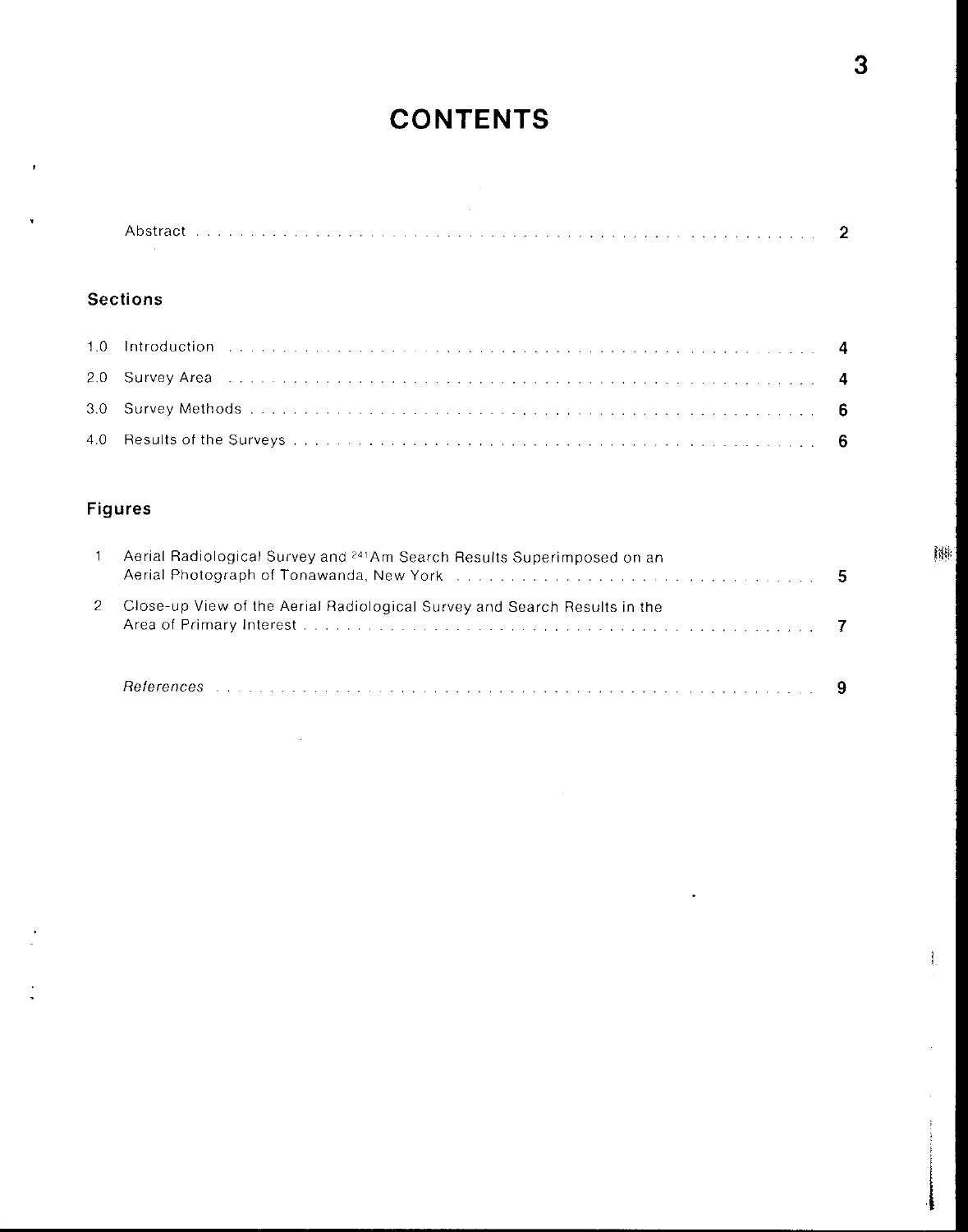#### **1.0 INTRODUCTION**

**An aerial radiological survey for radioactive** 241 **Am contamination was conducted over a portion of**  Tonawanda, New York during the period 18 through 25 May 1984. The survey was performed by the United States Department of Energy (DOE) at the request of the State of New York. Department of Health, in support of that state's response to the **241Am contamination problem discovered in**  Tonawanda. The aerial survey utilized the DOE's Aerial Measuring System, which is operated by EG&G Energy Measurements, Inc. (EG&G/EM), Las Vegas, Nevada.' Customarily, this system is **used for environmental monitoring and research**  at sites which handle radioactive materials of interest to the Department of Energy, Nuclear **Regulatory Commission, or Environmental**  Protection Agency.

The purpose of the aerial survey was to help state radiological health officials locate areas contaminated with <sup>241</sup>Am. State officials had located isolated areas of contamination by careful investigation prior to the survey. The aerial operations were conducted to broadly expand the scope of the state's investigation so that no seriously contaminated area in Tonawanda would go undetected.

The aerial survey was performed in three separate phases. The first phase of the operation was comprised of a series of hovers over sites of interest. The second phase was a high altitude **survey tor terrestrial gamma radiation in the area.**  The third phase was a careful low altitude survey of a portion of that area for <sup>241</sup>Am contamination.

The <sup>241</sup>Am contamination originated at EAD Metallurgical, Inc., which manufactured certain **radioactive components required tor ionizationtype smoke detectors. The 241Am contamination**  found its way from the EAD facility into the sewer and was concentrated in the sludge of a nearby sewage treatment plant. The sludge was then burned at one of two adjacent incinerators, which further concentrated the <sup>241</sup>Am in the ash. The ash was routinely dumped and buried at a landfill adjacent to the incinerator.

Aerial radiological detection systems are capable not only of detecting regions of enhanced radiation but also of determining the area averaged surface exposure rate, soil concentration and the specific nuclide(s) responsible for any anomaly. However, **since these systems average photon flux due to gamma-emitting radionuclides over a large area**  (several hectares), aerial measurements-compared to ground-based measurements-may significantly underestimate the intensity of localized sources of enhanced radiation. The effect becomes increasingly more pronounced as the spatial extent of a source of radiation is made small with respect to the large area averaged by the airborne detection system. Therefore, ground measurements may also be necessary to accurately define the extent and intensity of highly localized anomalous areas.

**It is customary to report survey results as radiation**  exposure rates in microroentgens per hour  $(\mu R/h)$ extrapolated to 1 meter (3 feet) above ground level. Results may also be reported in terms of soil concentration per unit volume (pCi/g) or per unit area ( $nCi/m^2$ ). Both require knowledge of the radionuclide's depth distribution in the soil. If this **depth distribution is unknown, estimates can be**  employed. However, substantial uncertainty will result, particularly in the concentration-per-unit **area.** 

#### **2.0 SURVEY AREA**

The 16-square-mile area surveyed at high altitude in the second phase was centered on the sewage **treatment plant-incinerator-landfill complex as**  designated in Figure 1 by a white border. The survey boundary extended approximately 2.4 kilometers (1.5 miles) to the north and south of the complex and, typically, 4 kilometers (2.5 miles) to the east and west. The area was bounded on the west and north by the Tonawanda Channel of the Niagara River. The survey area was bisected by many power lines, some as tall as 60 meters (200 feet). These lines presented no obstacle to the high altitude survey but greatly affected the low altitude survey.

The survey area examined at low altitude in the third phase, designated in Figure 1 with a blue border, encompassed only 16.6 square kilometers (6.5 square miles). Boundaries in the low altitude survey area were often dictated by navigational obstacles, such as the power lines. No search operations could be conducted in the immediate vicinity of the power lines, as illustrated in Figure 1. This survey area included all sites of interest, the local drainage basin, and a reasonable margin **around these areas. There were no residences,**  schools, etc., in the immediate vicinity of the sites of interest, although the northernmost portion of this survey area was densely populated.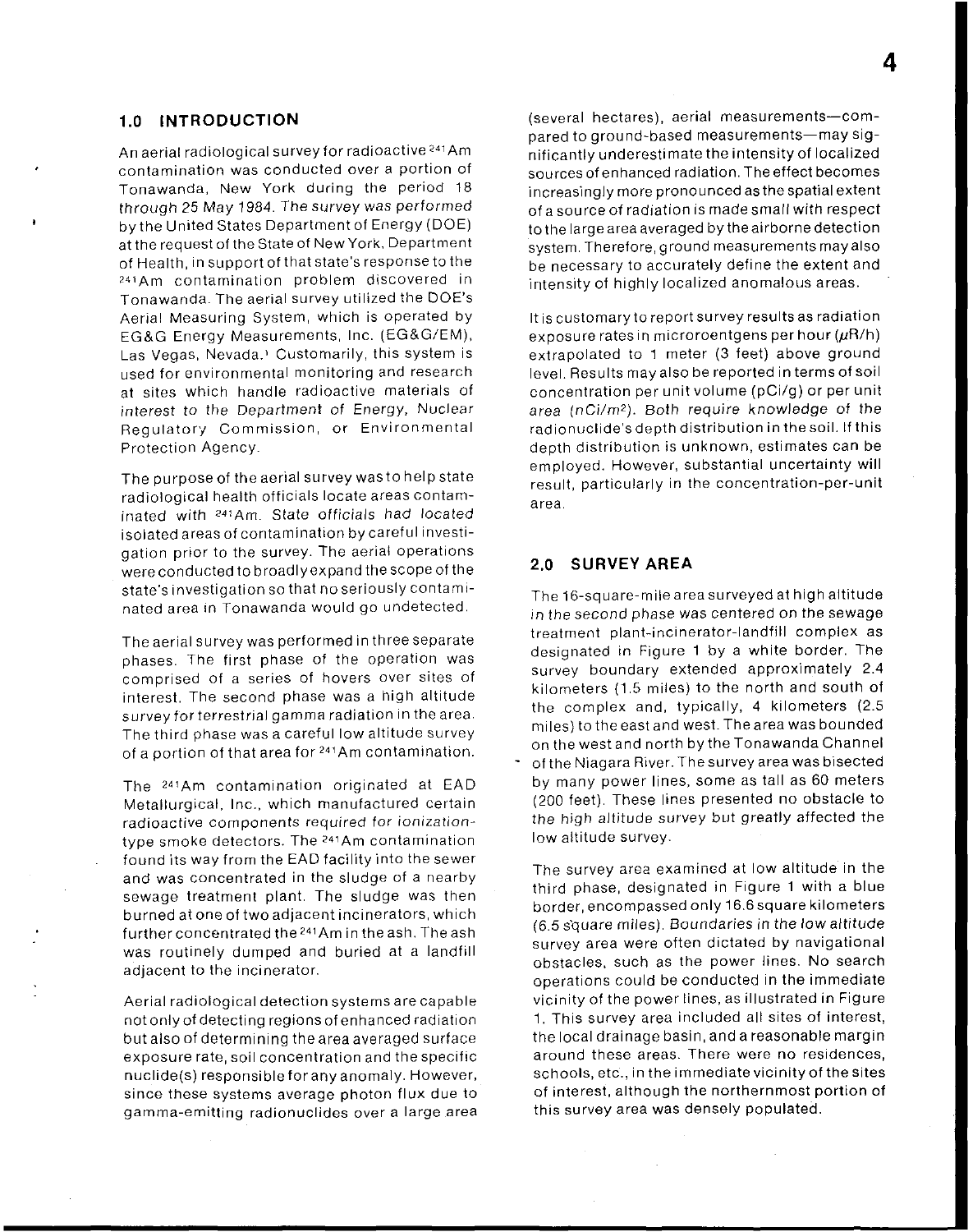

Figure 1. AERIAL RADIOLOGICAL SURVEY AND <sup>241</sup>Am SEARCH RESULTS SUPERIMPOSED ON AN AERIAL PHOTOGRAPH OF TONAWANDA, NEW YORK. Isoradiation contours of total external gamma exposure rate present the result of the aerial survey. Areas contaminated with <sup>241</sup>Am, located in the aerial search, are identified with blue cross-hatching.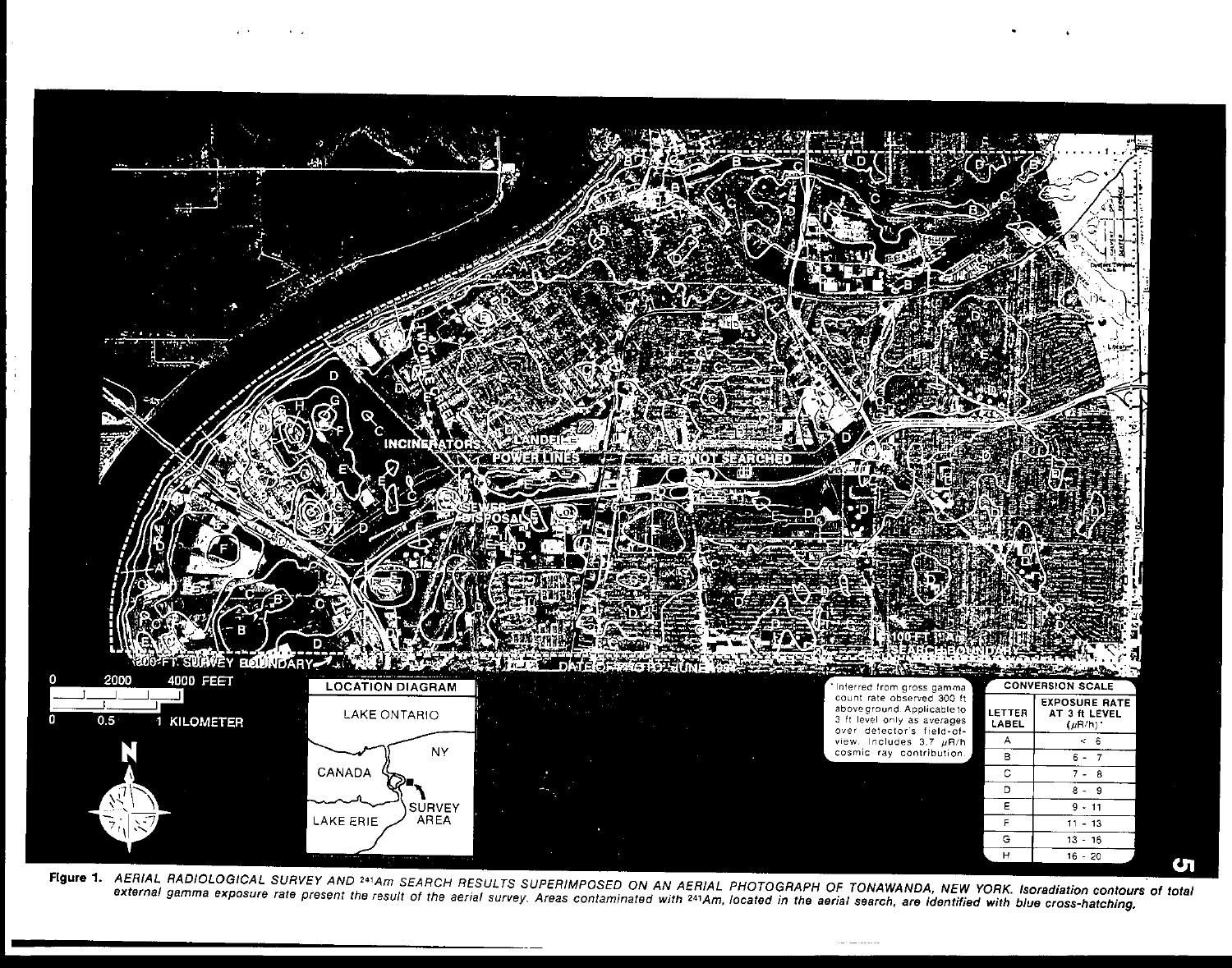#### **3.0 SURVEY METHODS**

A Messerschmitt-Bolkow-Biohm (MBB) B0-105 helicopter, equipped with a special radiological detection system called REDAR IV,' was used for the survey and search. The helicopter was flown at a constant altitude above ground level and a constant ground speed along a series of closely spaced parallel lines. REDAR IV acquired and recorded both radiation and positional data each second. The system also provided a navigational display, which guided the pilot on these lines. A detailed description of the equipment, procedures, **and sensitivities is reported elsewhere. 2** 

As previously mentioned, the aerial survey operations were comprised of three phases:

- **1. A series of hovers over or near sites of interest.**
- 2. A survey of the total gamma radiation present.
- 3. A detailed low altitude survey for <sup>241</sup> Am.

**Hovers were conducted during the first helicopter**  flight over the following locations: (1) the EAD Metallurgical, Inc. facility, (2) the sewage treatment plant, (3) two incinerators, (4) the landfill, and (5) two points along Two Mile Creek. These hovers, which provided optimum sensitivity to 241 Am, were used to establish the need for an aerial **survey for** <sup>241</sup>**Am. Hovers were conducted at as low**  an altitude as safely possible, 12 meters (40 feet), for a period of about one minute, hence providing a 60-fold enhancement of sensitivity over that achieved in the survey operations. After the hovers had demonstrated that an airborne survey for **<sup>241</sup> Am would be productive, the first aerial survey**  at high altitude was conducted.

This first aerial survey mapped out all the terrestrial **radiation in the area, but it was not intended as a specific search for 241Am. The entire area was**  surveyed by flying a pattern of parallel lines 91 meters (300 feet) above ground level, spaced 152 meters (500 feet) apart, at a ground speed of 105 kmph (75 knots). Only two short flights were required to complete this survey. The purpose of **the survey was to provide information for planning**  the subsequent <sup>241</sup> Am survey and for analysis of that data. Data acquired during this survey were **used to construct an isoradiation contour map of total exposure rate, presented in Figure 1.** 

**The detailed low altitude survey for** 241 **Am contam**ination, the principal objective of the Tonawanda aerial survey operations, began immediately after the conclusion of the high altitude survey. A portion of the high altitude survey area was reflown at a much lower altitude and speed and with more closely spaced lines. This procedure achieved maximum sensitivity and the best spatial **resolution of the 241 Am anomalies.** 

During the low altitude survey, lines spaced 52 meters (170 feet) apart were flown 30 meters (100 teet) above ground level at a ground speed of 83 kmph (60 knots). Three flights were required to complete this last phase of the operation.

Data acquired during the low altitude survey were analyzed on site by standard techniques and the results reported to the New York State Health Department officials the following day. These data were then reanalyzed by EG&G/EM in Las Vegas, Nevada using more sophisticated techniques. The results of the low altitude survey are presented in Figure 1 as cross-hatched areas denoting the presence of <sup>241</sup> Am.

#### **4.0 RESULTS OF THE SURVEYS**

The results of the high altitude aerial survey are presented in Figure 1 as total exposure rate isoradiation contours, in  $\mu$ R/h extrapolated to 3 feet above the ground, superimposed on an aerial photograph. These same results are also presented at an enlarged scale in Figure 2, which provides an enhanced view of just the EAD facility, the sewage treatment plant, and the landfill. Background exposure rates generally ranged between 7 and 9  $\mu$ R/h. Two regions exhibiting a modestly higher exposure rate, H level at 16-20  $\mu$ R/h, can be ·· **-.obscYv.ed near the T** o~-,awanda **Channel just north**  of 1-190. These anomalies were previously known and are due to residues from uranium processing done in the past. Exposure rates lower than  $7 \mu R/h$ can be observed over bodies of water or marshy areas. No additional exposure rate due to the <sup>241</sup> Am contamination was detectable.

**The results of the low altitude survey are also presented in Figures 1 and 2, as blue crosshatched areas that denote the presence of 241Am contamination. Only two areas contaminated with 241Am could be detected. Both of these areas were previously known and understood to be due to contaminated ash spread in the landfill.** 

**<sup>·</sup>Radiation and Env1ronrnental Data Acquisition and Recorder System, Model IV.**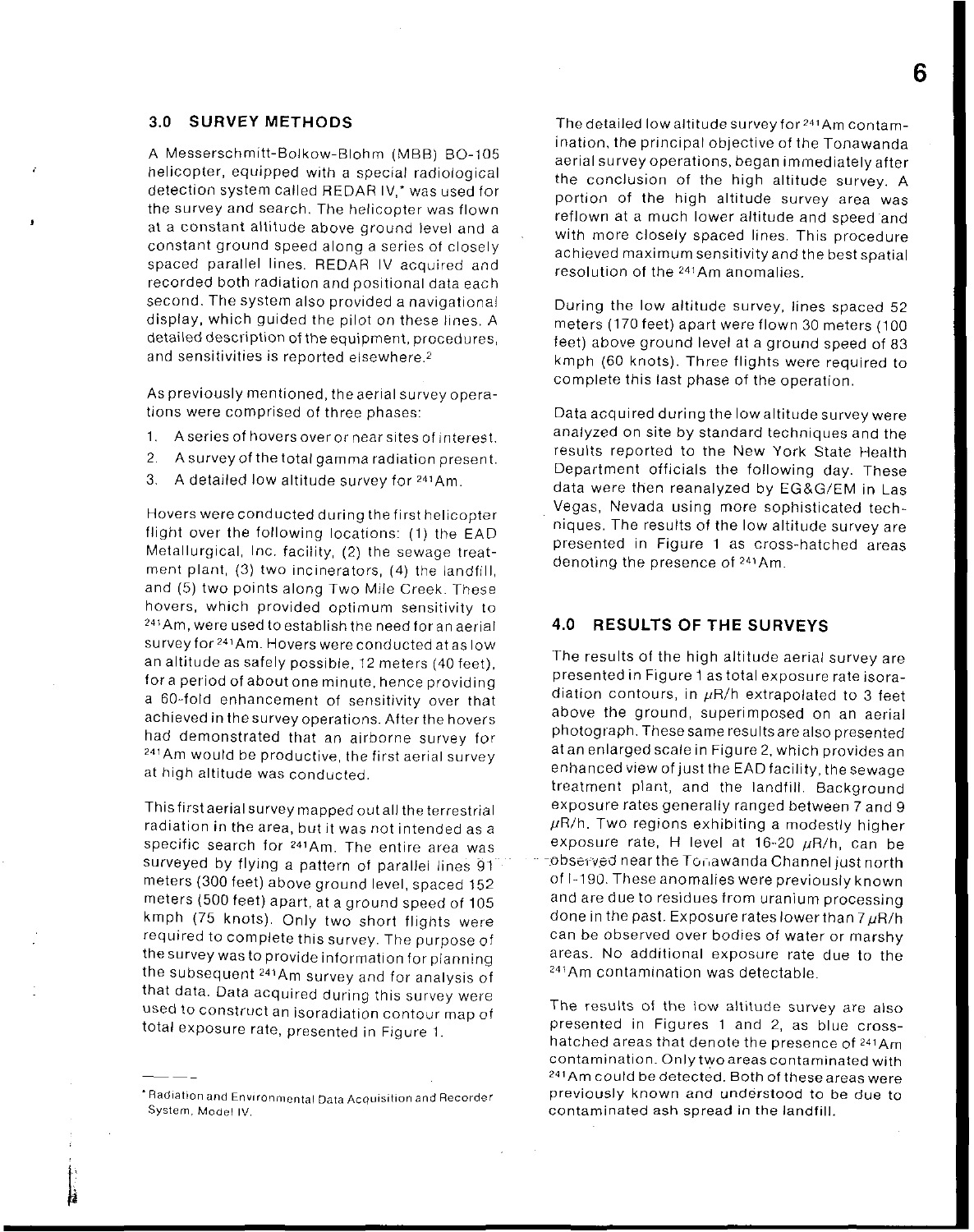

Figure 2. CLOSE-UP VIEW OF THE AERIAL RADIOLOGICAL SURVEY AND SEARCH RESULTS IN THE AREA OF PRIMARY INTEREST. Blue cross-hatching denotes <sup>241</sup>Am contamination.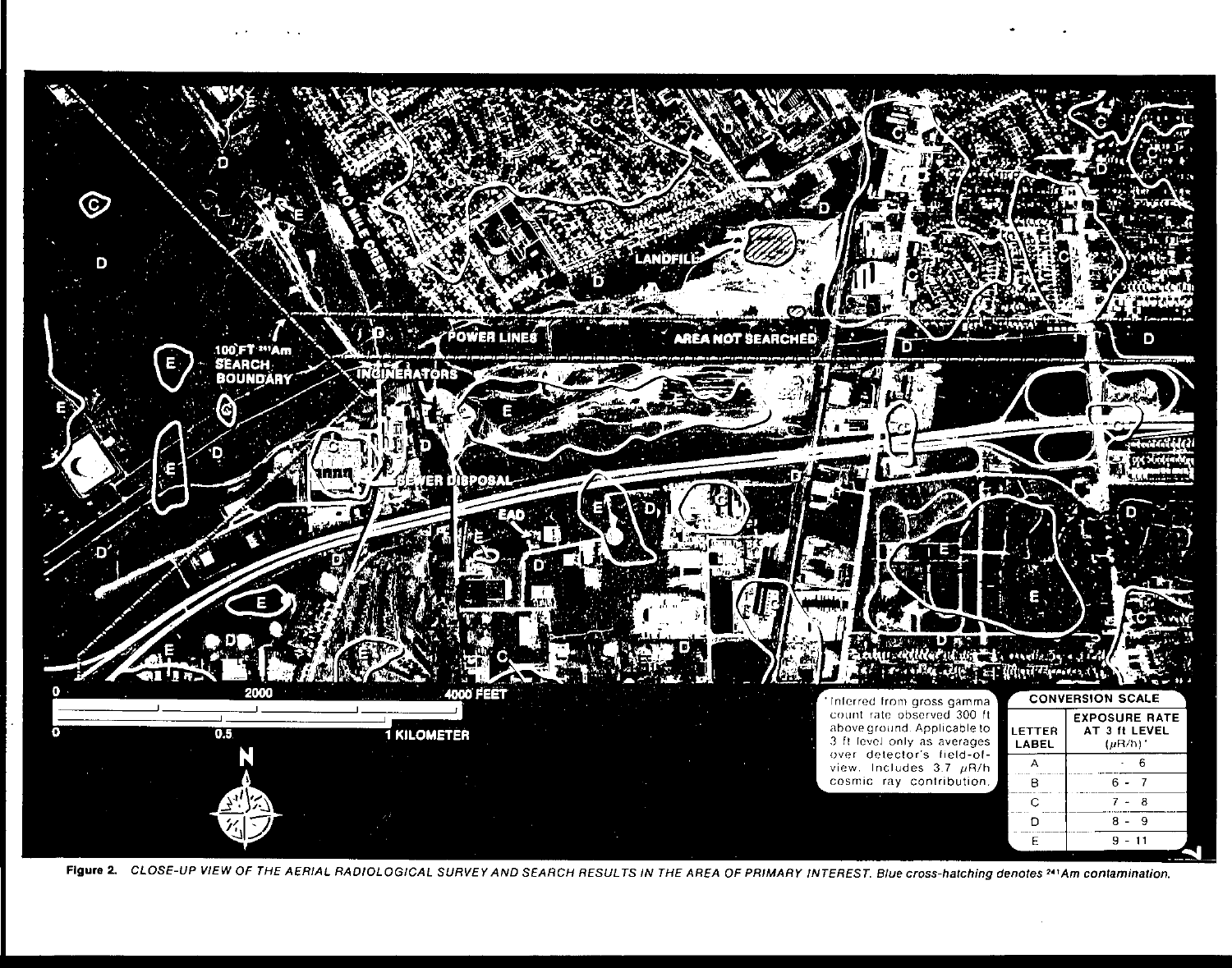The average concentration in the larger area is estimated to be just in excess of 70 pCi/g. How**ever, this value includes a substantial finite size**  correction  $(*4\times)$ . Due to the uncertainty of this **correction, the concentration may actually be** as low as 30 pCi/g or as high as 120 pCi/g. The smaller area requires a correction ranging between  $10 \times$  to 20 $\times$ . Therefore, it is difficult to assess the concentration with confidence, but it is probably near 150 pCi/g.

The minimum detectable activity (MDA) of the

aerial survey system for a contaminated area greater in size than the detector's field-of-view, nearly 122 meters (400 feet) in diameter, was 18 pCi/g. However, the largest area detected during the survey was only about 30 meters (100 feet) in diameter. Therefore, as described earlier, the airborne system underestimated the actual con**centration. Likewise, the actual MDA for a small area, such as that above, is correspondingly**  greater than for a large area. In fact, a point source of 241Am must exceed 2 mCi of activity to be detected.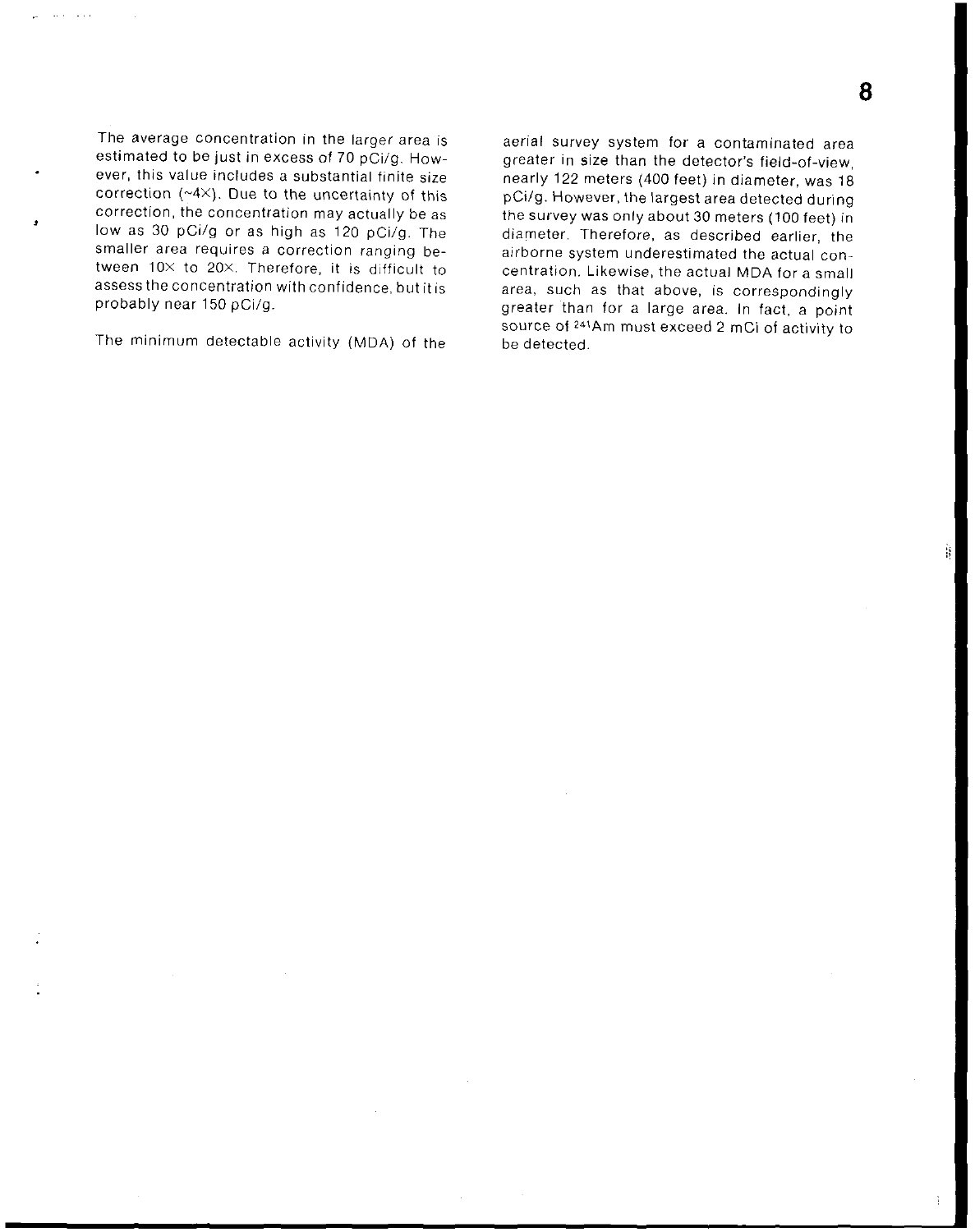#### **REFERENCES**

- 1. Jobst, J.E. 1979. "The Aerial Measuring Systems Program." Nuclear Safety, March/April1979, 20:136-147
- 2. Boyns, P.K. July 1976. The Aerial Radiological Measuring System (ARMS): Systems, Procedures, and Sensitivity. Report No. EGG-1183-1691. Las Vegas, NV: EG&G/EM.